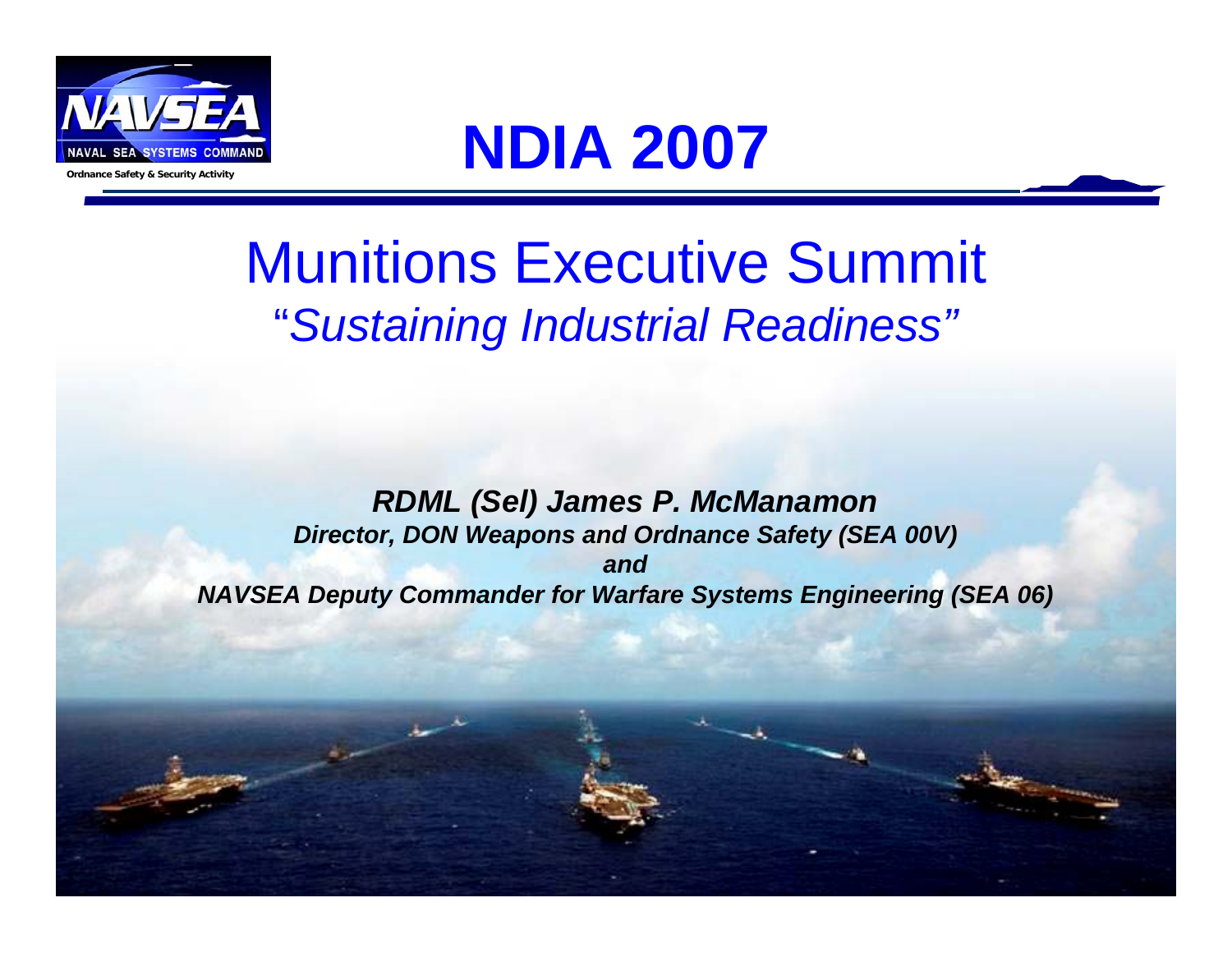

## **Agenda**

**Summary**

- Introduction
- Current SMCA Investment
- Sea Basing
- Navy Initiatives
- Joint Participants
- Challenges to Community
- Summary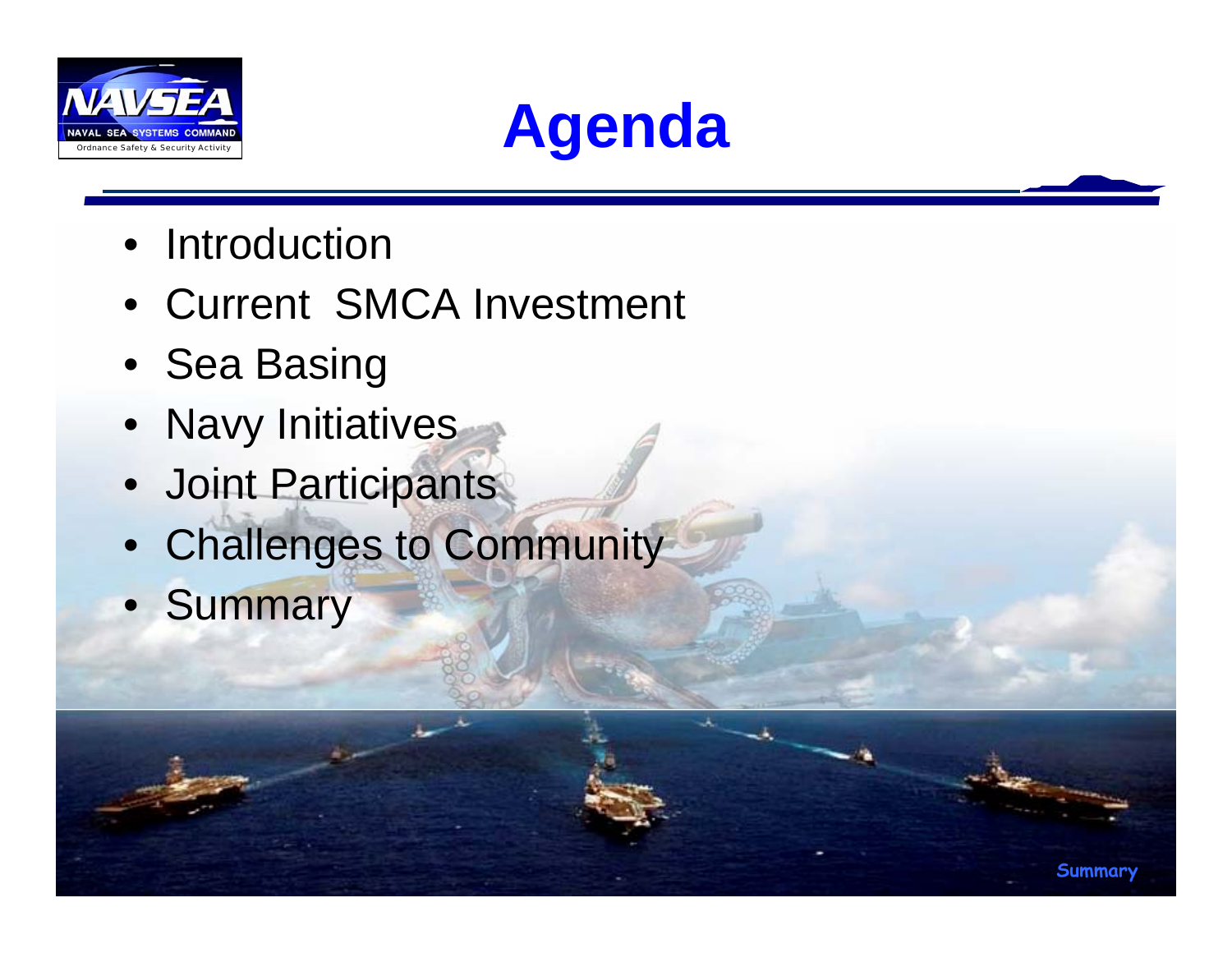

- SEA-00V assigned NAVSEA responsibilities including technical authority for:
	- V Weapons and Ordnance Safety
	- $\checkmark$  Performing platform/strike force interoperability engineering and certification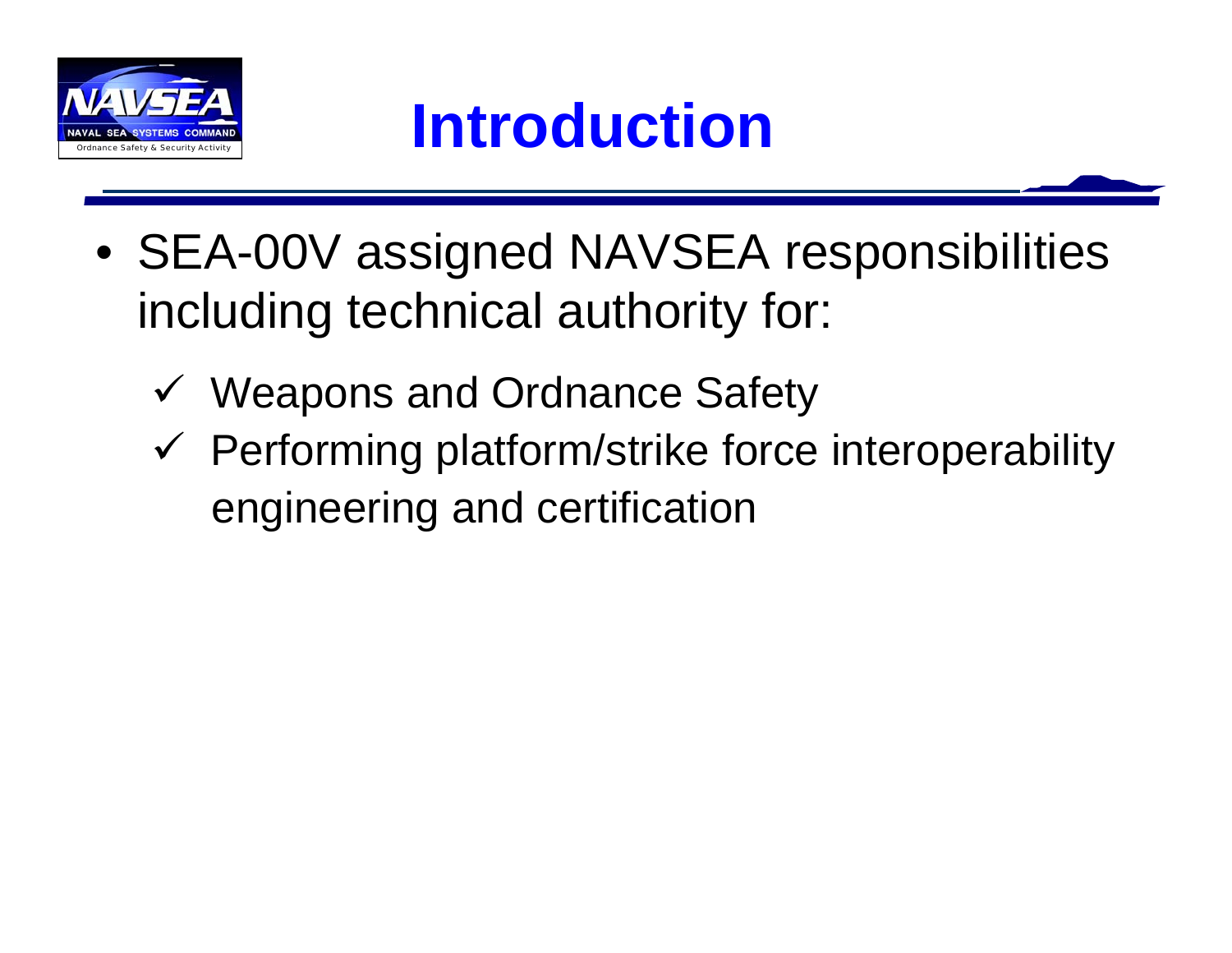

### **Explosives Safety Authority**

*Section 172 of Title 10, United States Code Section 172 of Title 10, United States Code*

*- Requires DoD to establish and Requires DoD to establish and maintain an explosives safety maintain an explosives safety program* 

#### *DoD Directive 6055.9 DoD Directive 6055.9*

*- Requires services to maintain an Requires services to maintain an explosives safe explosives safety program ty program* 

#### **SECNAVINST 5100.10H**

*- Directs CNO/CMC to est Directs CNO/CMC to establish safety programs ablish safety programs*

#### *OPNAVINST 8020.14/MCO P8020.11 OPNAVINST 8020.14/MCO P8020.11*

*Explosives Safety Policy Explosives Safety Policy NAVSEA Serve as DON Technical Authority for Expl Safety NAVSEA Serve as DON Technical Authority for Expl Safety*

#### *NAVSEAINST 5450.117 NAVSEAINST 5450.117*

*Assigns Technical Authority to NOSSA Assigns Technical Authority to NOSSA OP-4, OP-5, WSESRB, HERO, ESI, SOP, QUAL/CERT 5, WSESRB, HERO, ESI, SOP, QUAL/CERT…*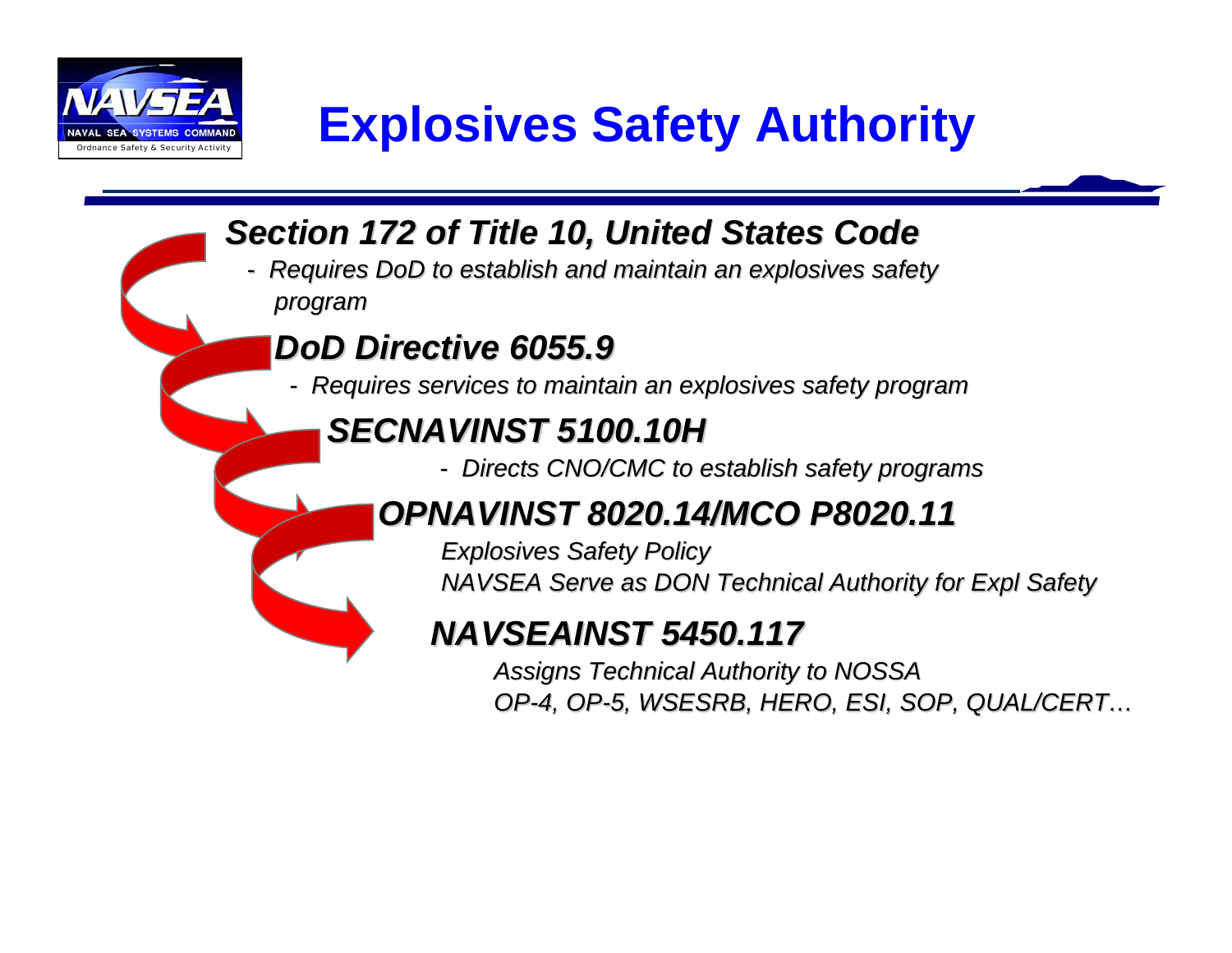

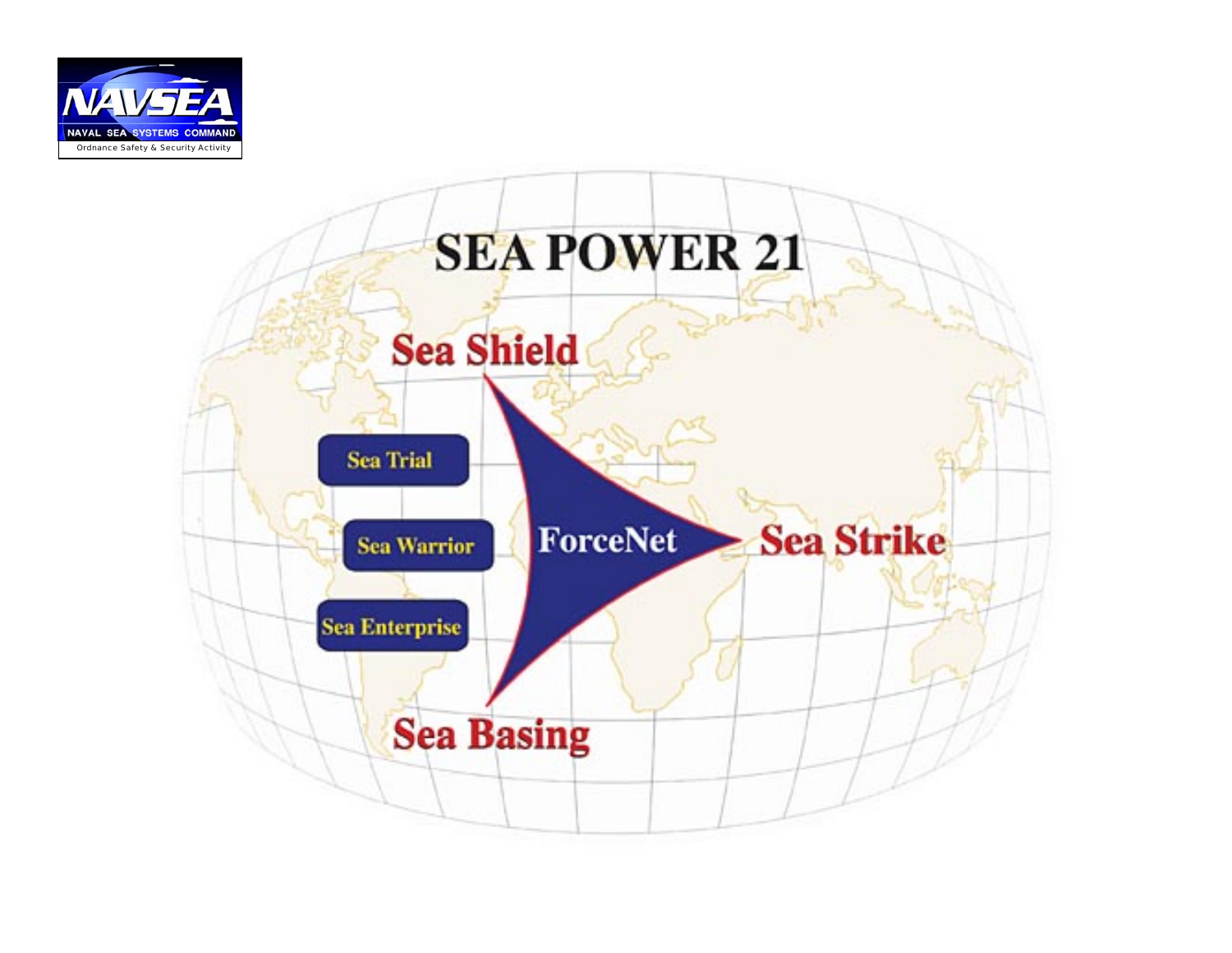

## **DoN -Wide Explosives Safety Program Explosives Safety Program**

#### $\checkmark$ **WSESRB**

- $\checkmark$ **Ship Weapons Integration**
- $\checkmark$ **Site Approval**
- $\checkmark$ **Publications**
- $\checkmark$ **HERO**
- $\checkmark$ **Lightning/Grounding**
- $\checkmark$ **Standard Operating**
- $\checkmark$ **Procedures**
- $\checkmark$ **Hazard Classification**

 $\checkmark$  **Reviews/Assists Afloat**  $\checkmark$  **Inspections Ashore**  $\checkmark$  **Waivers/Exemption Review**  $\checkmark$  **AMHAZ Board**  $\checkmark$  **Explosives Safety Training**  $\checkmark$  **Qualification/Certification Program**  $\checkmark$ **Ordnance Transportation Safety**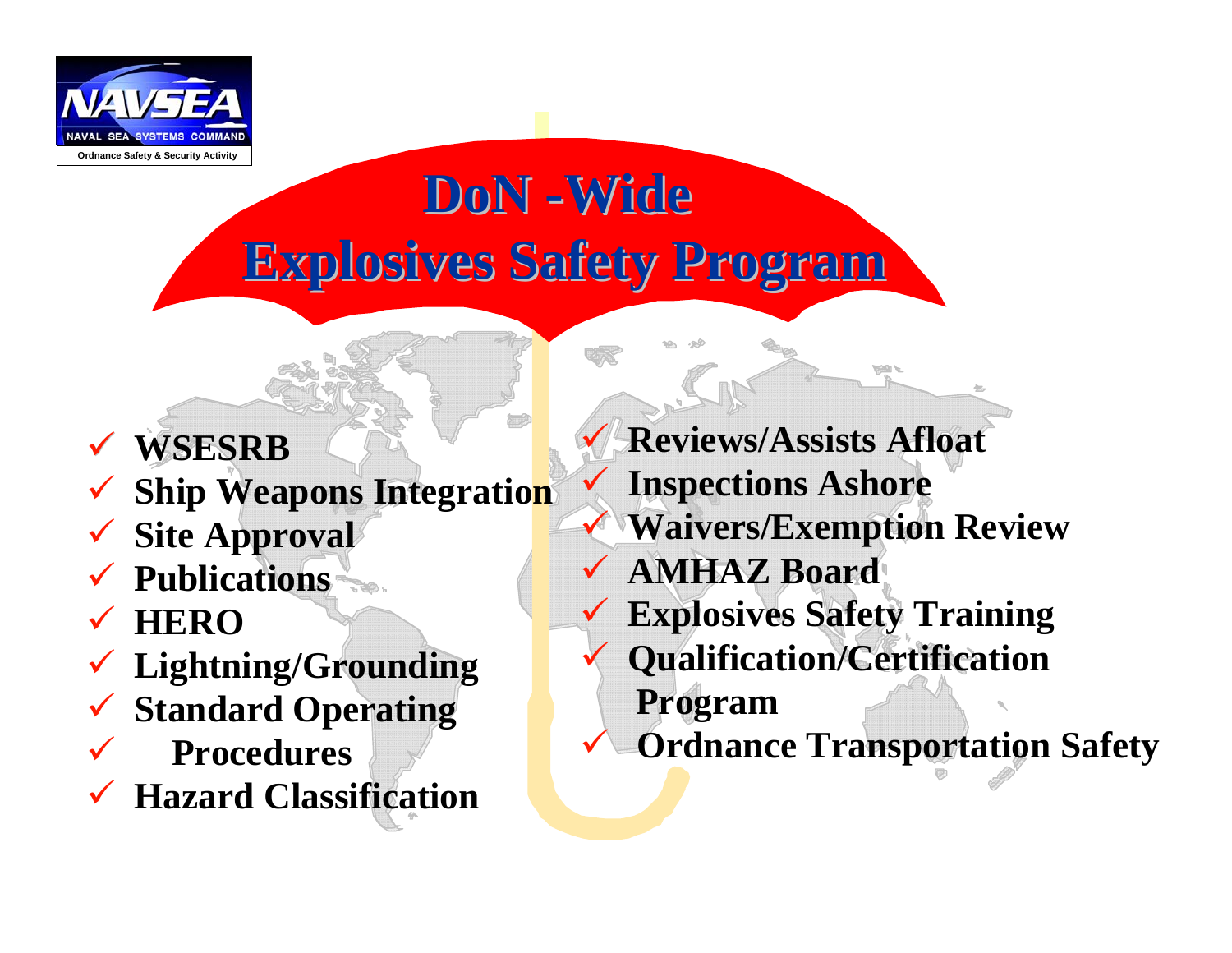

# **Current SMCA Investment**

• Today's requirements

- $\checkmark$  GWOT
- $\checkmark$  Annual training
- $\checkmark$  RDT&E
- $\checkmark$  International Programs

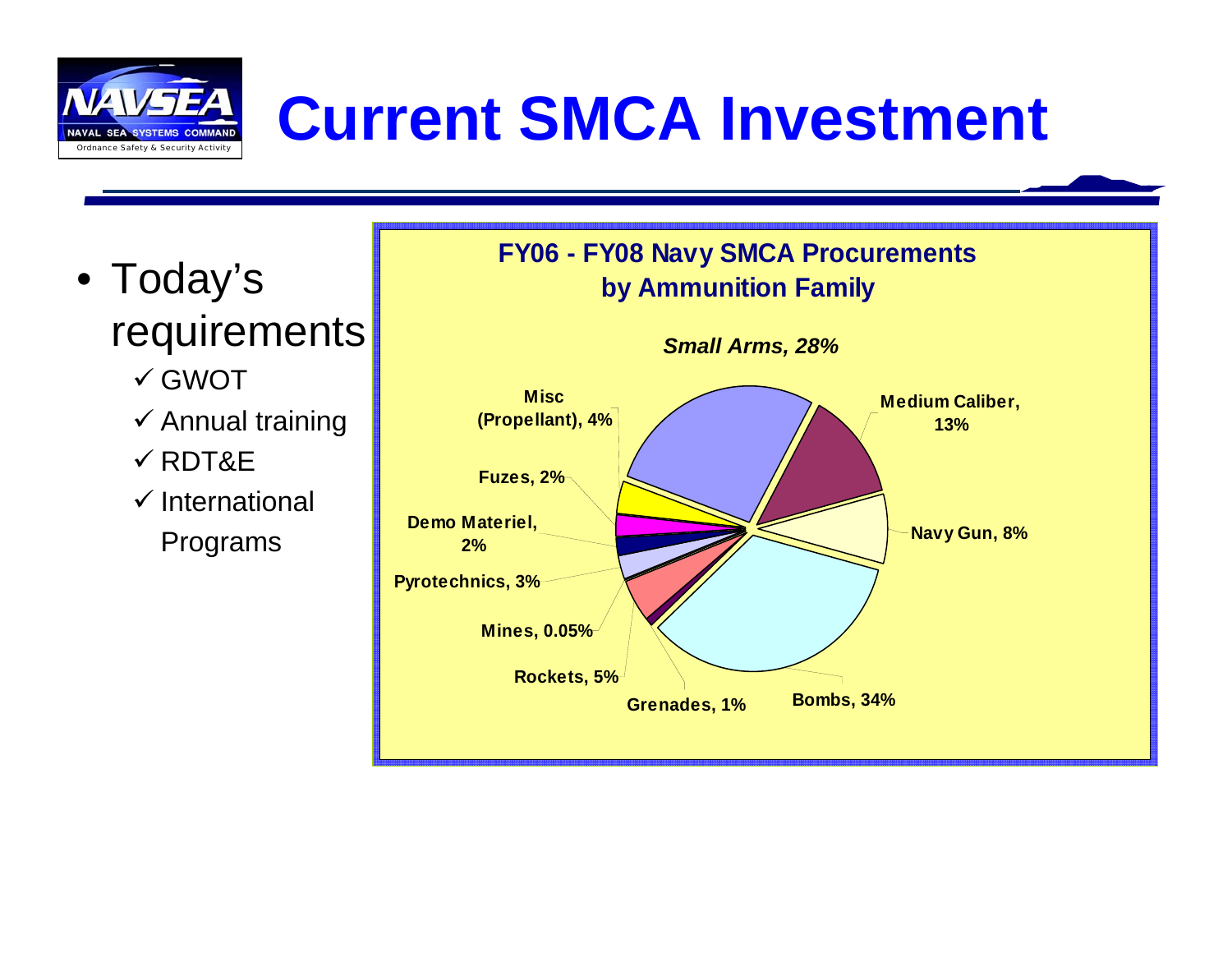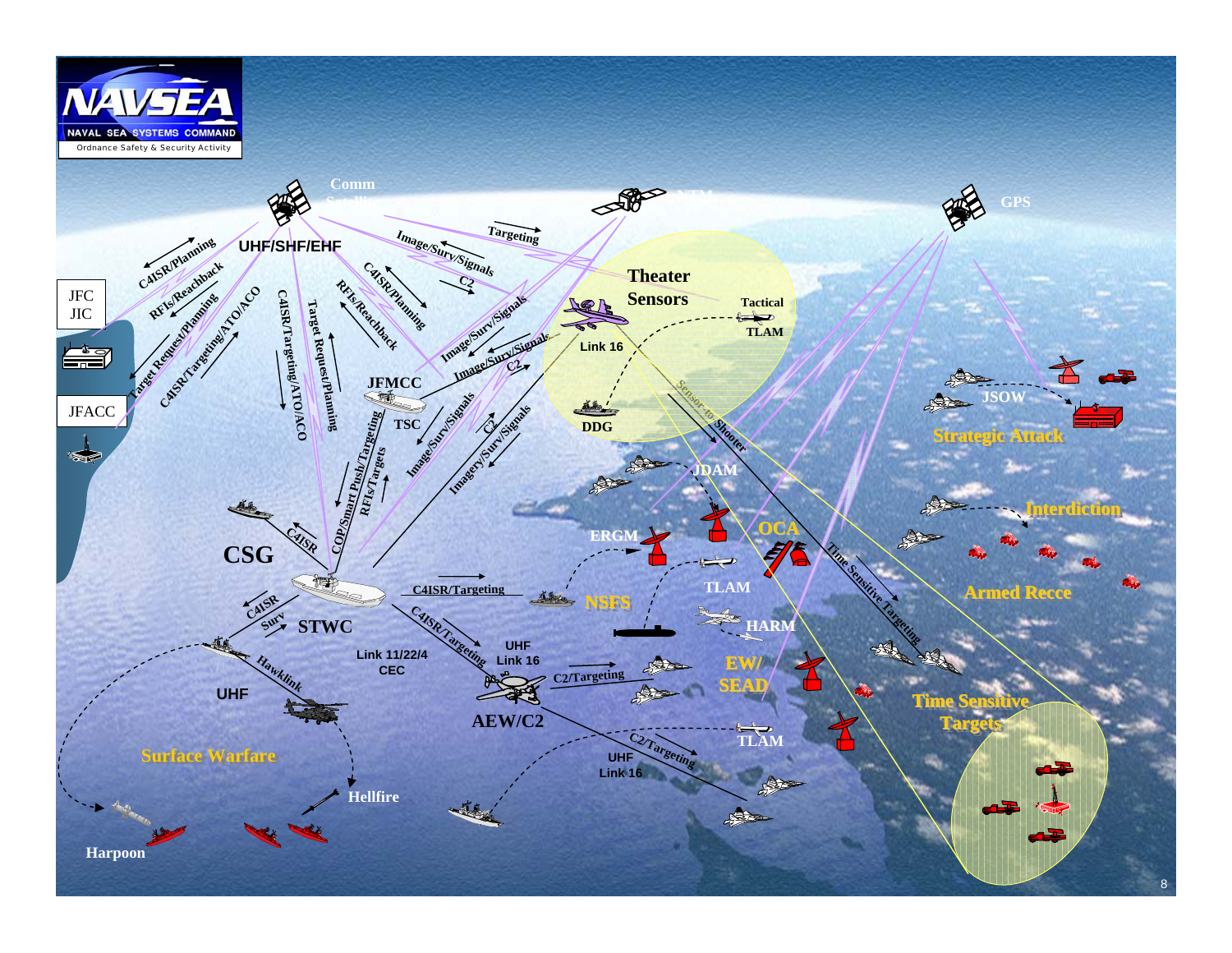

# **Sea Basic Command**<br> **Ordnance Safety & Security Activity**

- • Enhanced operational independence and support for joint forces provided by networked, mobile, and secure sovereign platforms operating in the maritime domain.
	- –Aviation
	- –Amphibious assault
	- –Ballistic Missile Defense
- • Future Technologies
	- International data-sharing networks
	- Heavy equipment transfer capabilities
	- Intra-theater high-speed sealift
	- Improved vertical delivery methods
	- Integrated joint logistics
	- Rotational crewing infrastructure
	- Enhanced sea-based joint Command/Control



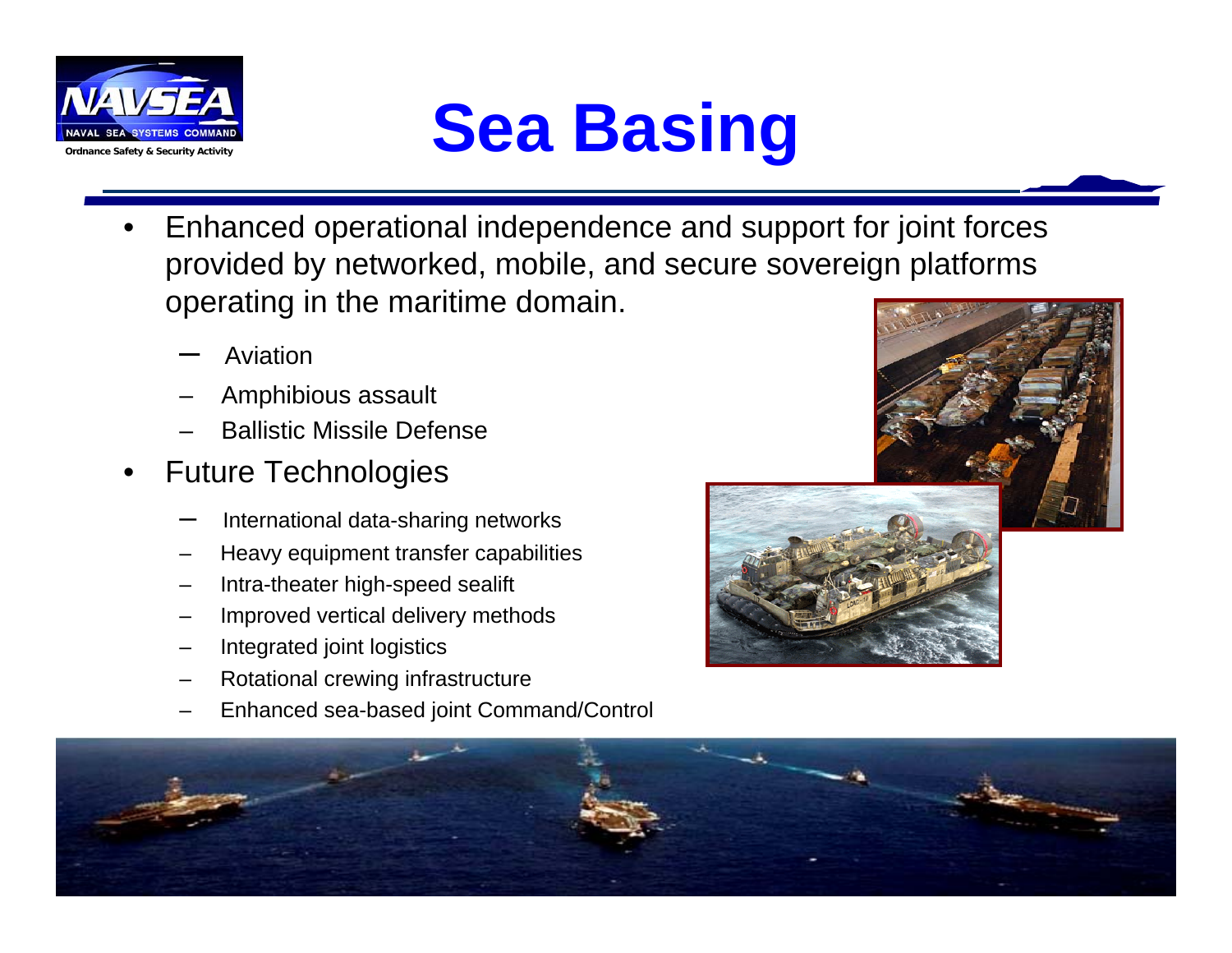



#### **New Development**

- Maritime Prepositioning Force (Future) - MPF(F)
	- MLP, LMSR, T-AKE, LHA, T-AKR
- JHSV
- LCS
- DDG 1000

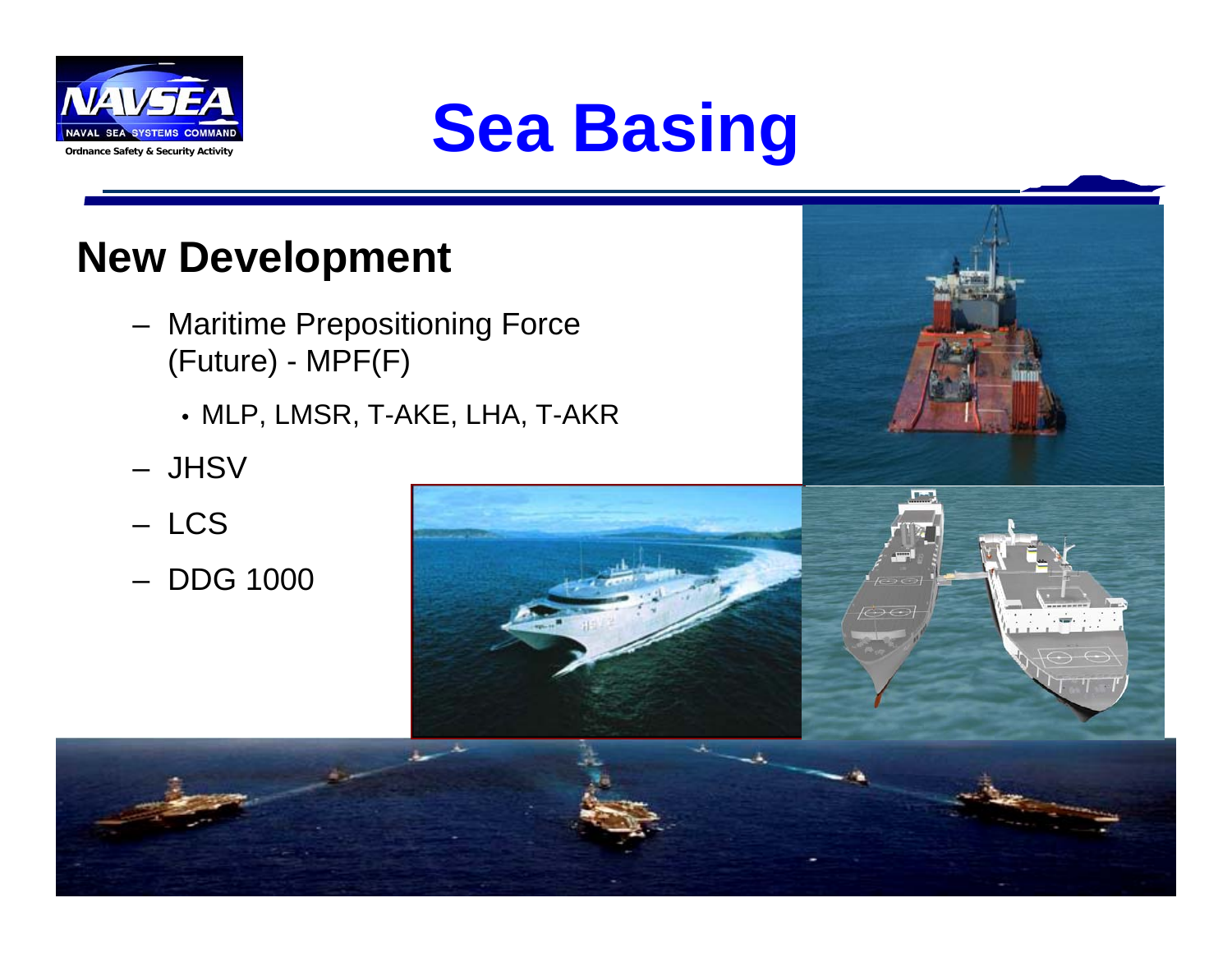

# **Naval SEA SYSTEMS COMMAND Naval SEA SYSTEMS COMMAND**

- • **Operations**
	- **GWOT**
		- Anti-terrorism/Force Protection measures
			- Shore installations and naval vessels
			- Transit Protection System
			- Remotely Operated Small Arms Mount (ROSAM)
		- USNS Stockham
	- **Ballistic Missile Defense**
		- AEGIS SM-III
		- Sea-mobile Kinetic Energy Interceptor
	- **Armed helo operations aboard naval vessels**
	- **Future shipboard build-up of amphibious assault systems**

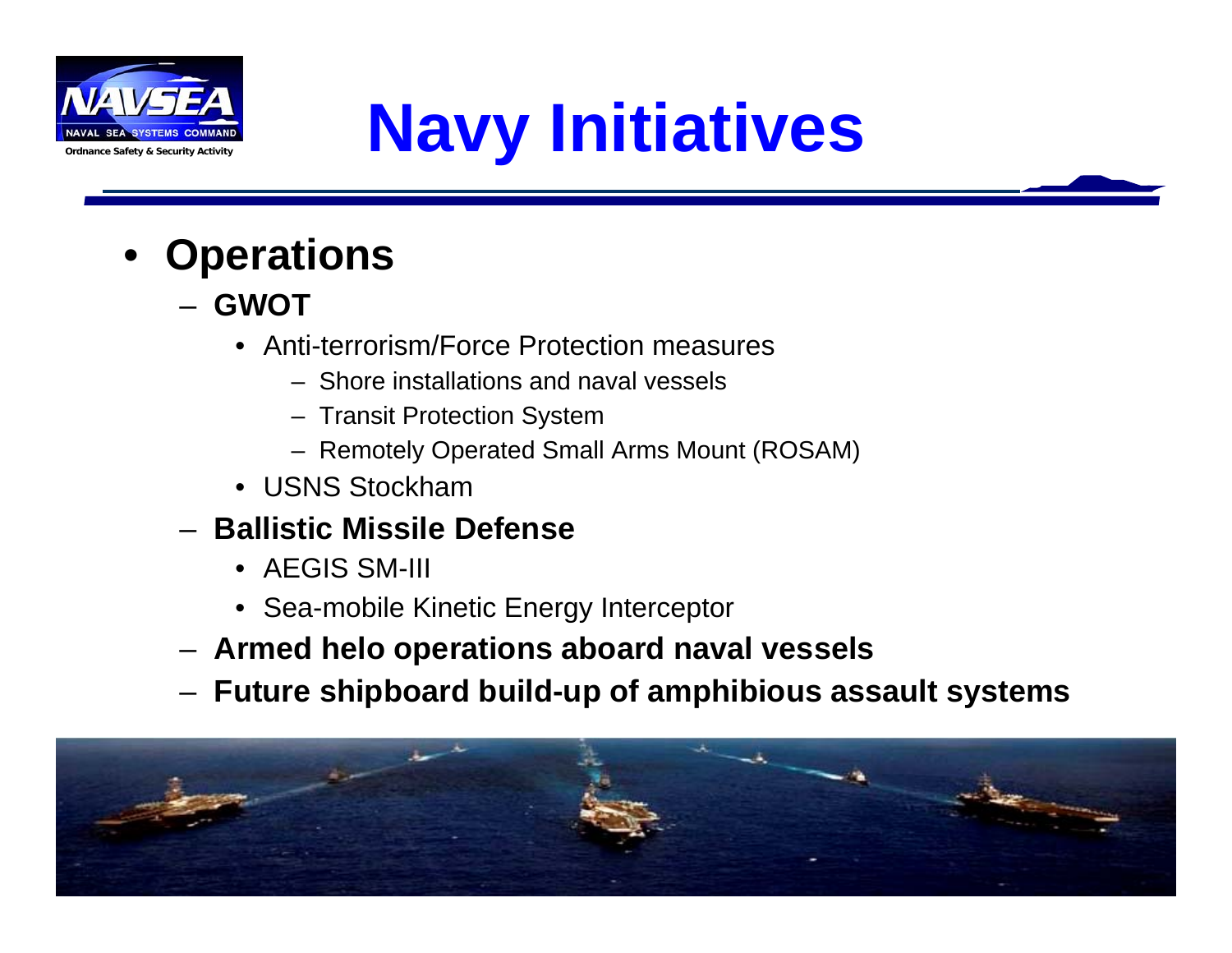

*Joint Force level operations* 

*Safe Weapons in joint warfighting environments*

*System & Safety Engineering*

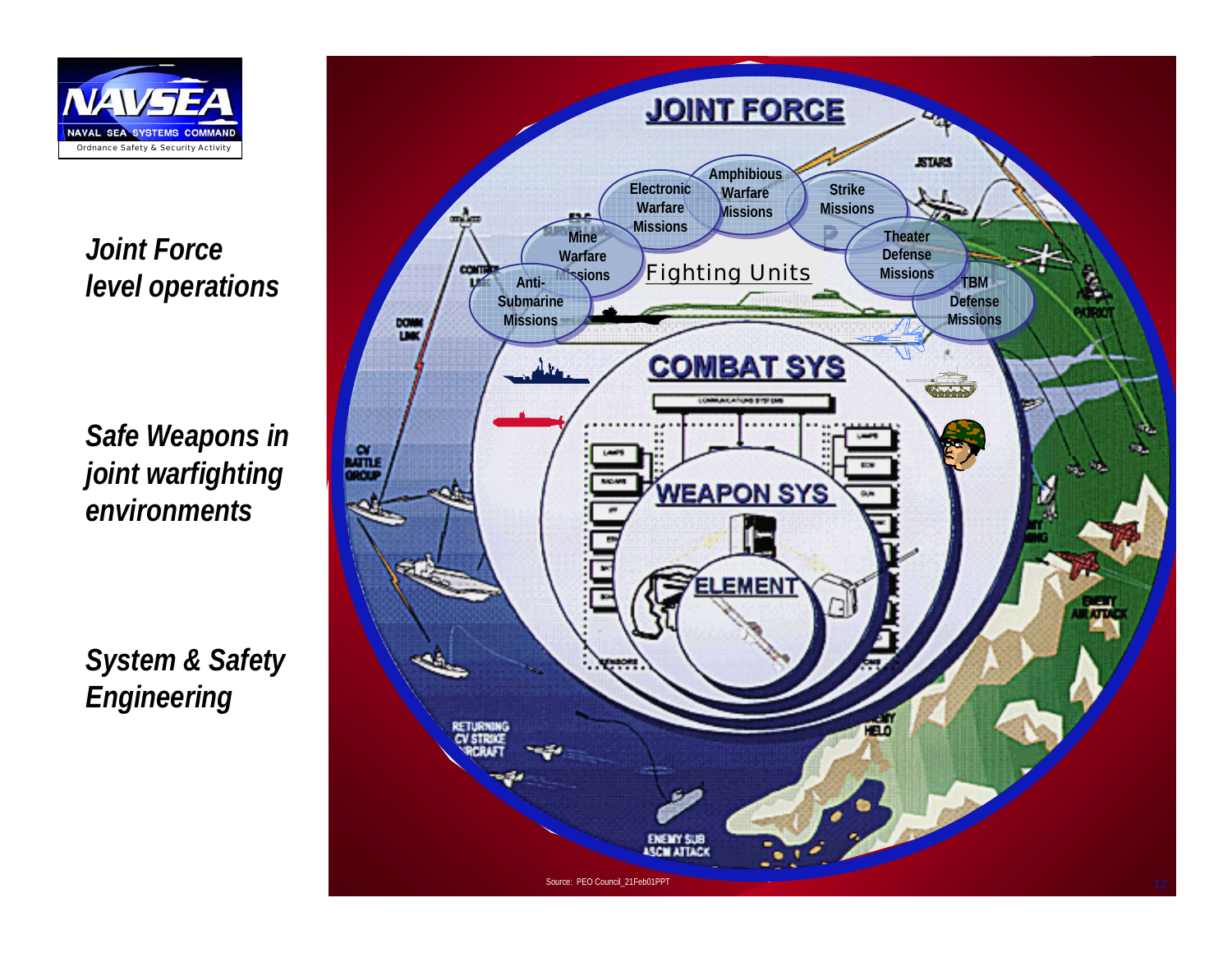

# **VALLEARED SORIES COMMAND JOINt Participants**

#### • **Acquisition**

- JHSV
- Non-Line-Of-Sight (NLOS) system w/57MM Gun aboard LCS
- Joint Common Missile

#### • **Operations**

- AT/FP
	- C-RAM
- Ballistic Missile Defense
	- AEGIS SM-III defense
- Joint Warfighting/Training
	- JSWORD Memorandum of Agreement



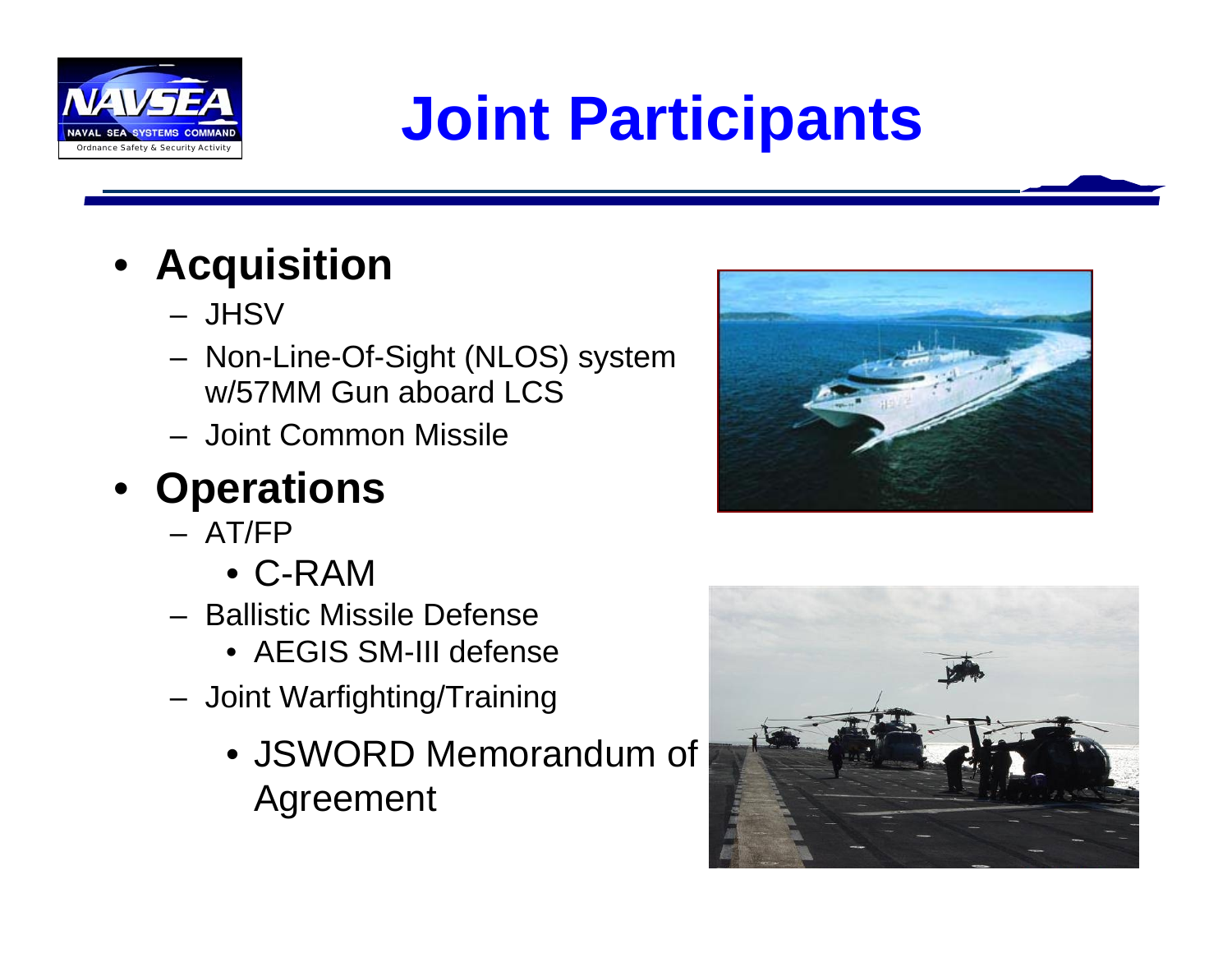

## Net-Centric Weapons

# **CLOBAL INFORMATION GRID**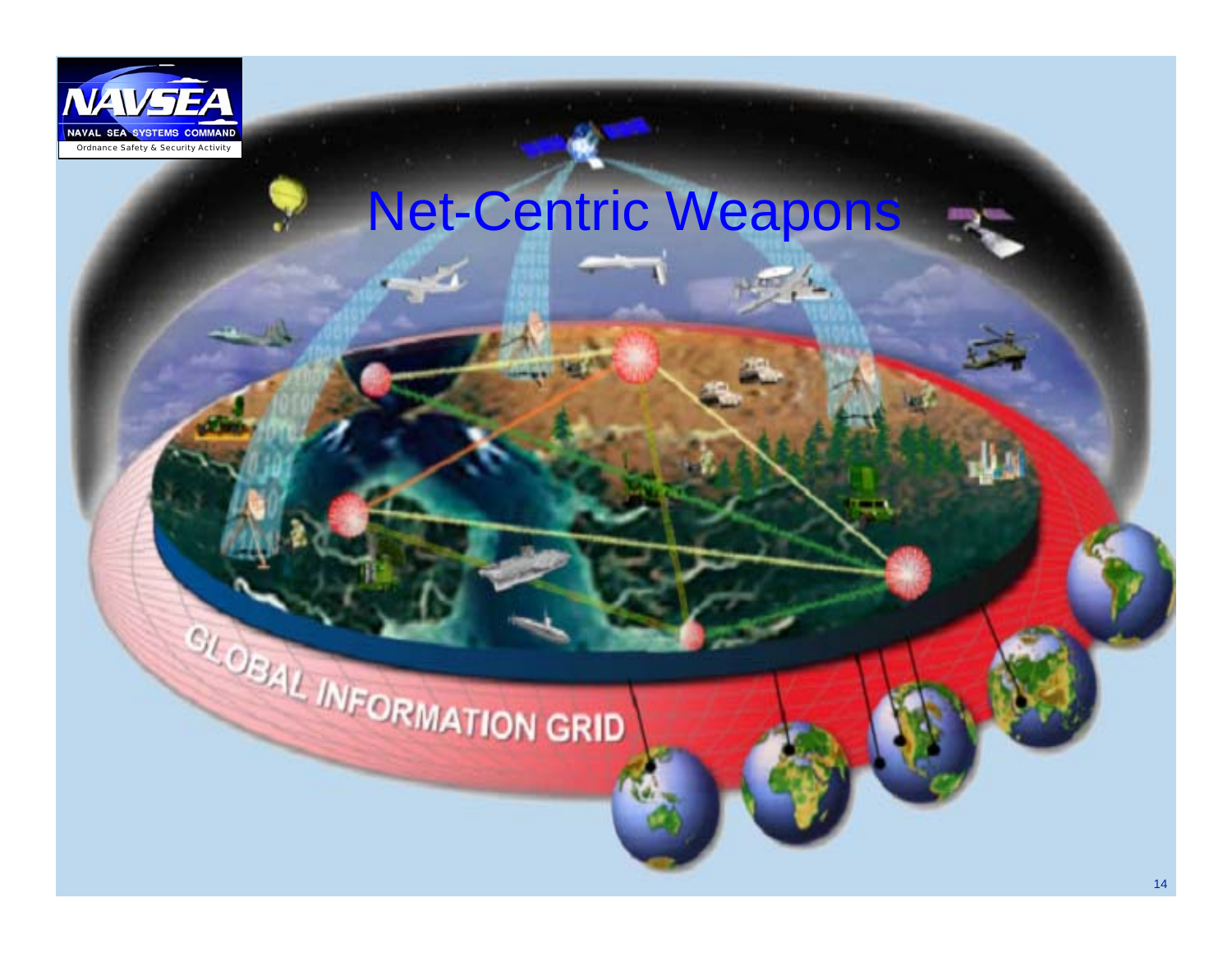

- **Ensure safety approach addresses 'system of systems' operations**
	- Common understanding of attributes constituting a safe weapon
		- Operating environment, transportation, storage, demil
	- Open architecture of systems
	- Keeping pace with technology standards obsolescence